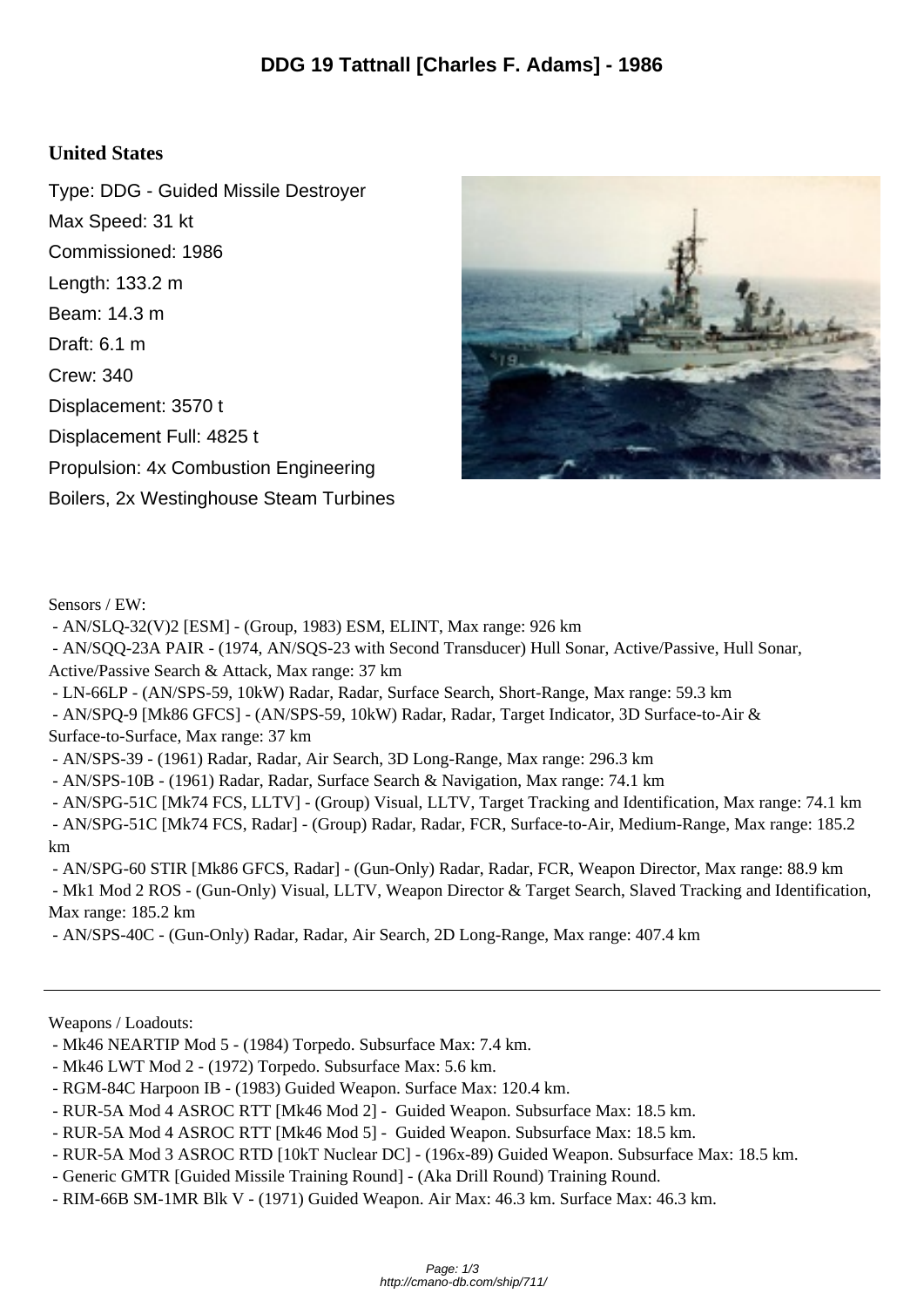- RGM-84A Harpoon IP (19[77\) Guided Weapon. Surface Max: 120.4 km.](http://cmano-db.com/ship/711/)
- 127mm/54 HE-CVT [HiFrag] (USN) Gun. Air Max: 2.8 km. Surface Max: 20.4 km. Land Max: 20.4 km.
- 127mm/54 HE-PD [HiCap] (USN) Gun. Air Max: 2.8 km. Surface Max: 20.4 km. Land Max: 20.4 km.
- 127mm/54 WP (USN) Gun. Surface Max: 20.4 km. Land Max: 20.4 km.
- Mk186 TORCH Flare [Seduction] (1979) Decoy (Expendable). Surface Max: 1.9 km.
- Mk182 SRBOC Chaff [Seduction] (1979) Decoy (Expendable). Surface Max: 1.9 km.
- 7.62mm MG Burst [20 rnds] (Ship & Facility) Gun. Surface Max: 0.4 km. Land Max: 0.4 km.

OVERVIEW: The Charles F. Adams class is a ship class of 29 guided missile destroyers built between 1958 and 1967. Twenty three destroyers were built for the United States Navy, three for the Royal Australian Navy, and three for the West German Bundesmarine. The design of these ships was based on that of Forrest Sherman-class destroyers, but the Charles F. Adams class were the first class designed to serve as guided missile destroyers. 19 feet (5.8 m) of length was added to the center of the design of the Forrest Sherman-class to carry the ASROC launcher, and the boilers were upgraded from 600 psi (4,100 kPa) to 1,275 psi (8,790 kPa) boilers. Both changes caused significant maintenance problems in the long run for all the ships. The Charles F. Adams-class destroyers were the last steam turbine-powered destroyers built for the U.S. Navy. Starting with the later Spruance-class destroyers, all U.S. Navy destroyers have been powered by gas turbines. Some of the destroyers of the Charles F. Adams-class served during the blockade of Cuba in 1962 and during the War in Vietnam.

DETAILS: Although designed with cutting-edge technology for the 1950s, by the mid-1970s it was clear to the Navy that the Charles F. Adams-class destroyers were not prepared to deal with modern air attacks and guided missile. To reduce this vulnerability, the Navy began the New Threat Upgrade (NTU) program. This consisted of a number of sensor, weapons and communications upgrades that were intended to extend the service lives of the ships. Under the NTU, these destroyers received improved electronic warfare capability through the installation of the AN/SLQ-32(V)2 EW Suite.

The upgraded combat system would include the MK86 Gun Fire Control System with AN/SPQ-9 radar, the Hughes AN/SPS-52C 3D radar, the AN/SPG-51C (Digital) Fire Control Radars, and the Naval Tactical Data System (NTDS). These ships were also planned to have the ability to launch several Harpoon antiship missiles, which were to be installed in their MK-11 Tartar missile launcher.

During the 1980s, the Reagan Administration chose to accelerate production of the Ticonderoga-class guided missile cruisers and build the Arleigh Burke-class guided missile destroyers as replacements for these and other classes of destroyers, and of nuclear-powered cruisers. The result of this was that only three of these destroyers, Tattnall, Goldsborough, and Benjamin Stoddert received the full upgrade.

Other ships, of the class, such as Charles F. Adams, received only partial upgrades, which included the AN/SLQ-32 and Harpoon Missile upgrades, that were intended to extend their service lives until the Arleigh Burke-class could reach operational capability.

TYPE: Guided Missile Destroyer (DDG).

SPECIFICATIONS: Displacement: 4,526 full load || Length: 437 ft (133 m) || Beam: 47 ft (14 m) || Draught: 15 ft (4.6 m) || Propulsion: (2) steam turbines providing 70,000 shp (52 MW), (2) shafts, (4) 1,275 psi (8,790 kPa) boilers  $\parallel$ Complement: (310-333).

PERFORMANCE: Speed: 33 knots (61 km/h) || Range: 4,500 nautical miles (8,300 km) at 20 knots (37 km/h).